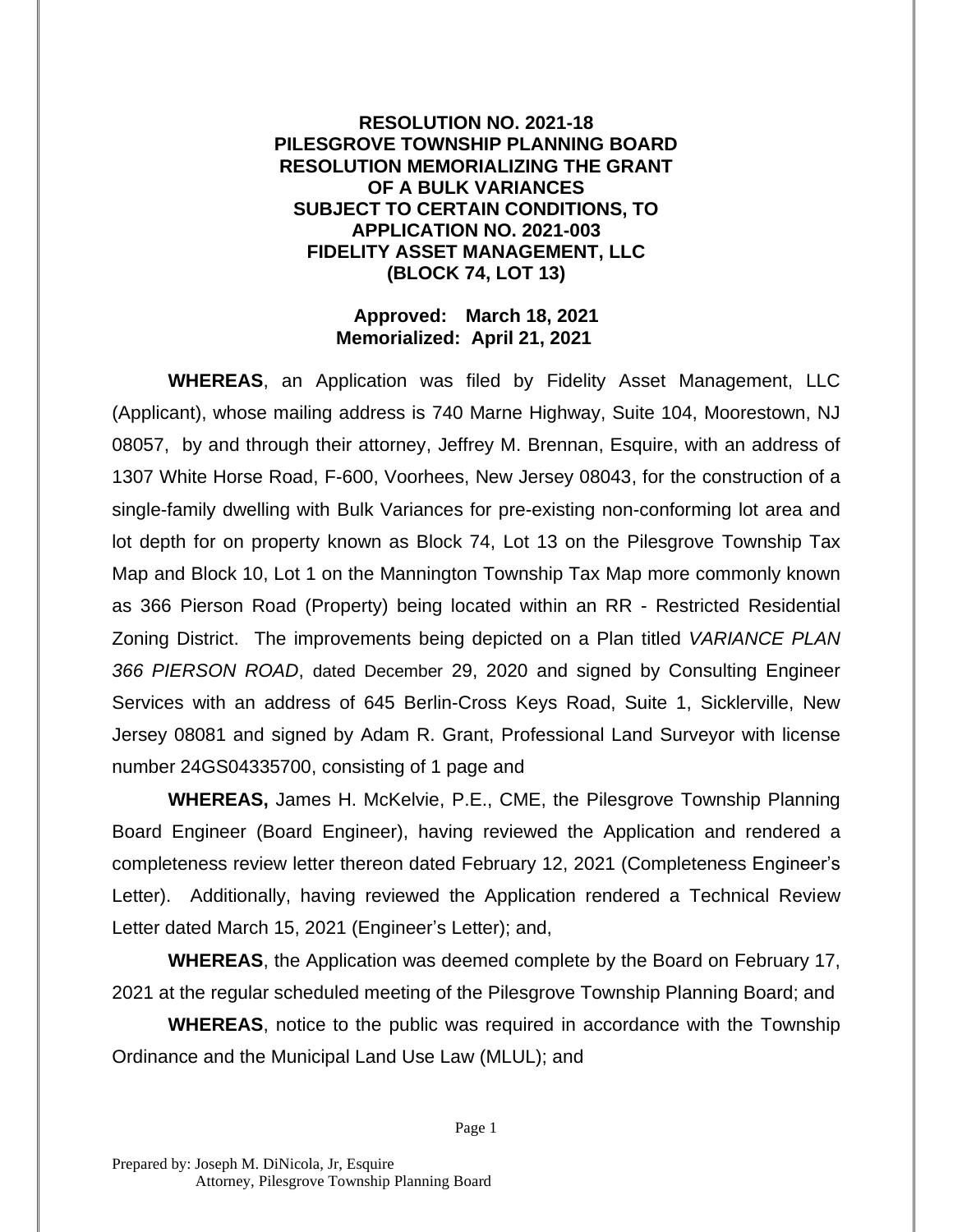**WHEREAS,** there is currently a pandemic caused by the novel virus COVID-19 which has caused the Governor of the State of New Jersey to issue various quarantine executive orders; and

**WHEREAS**, a result of these orders public gatherings is not permitted at the time this meeting was held, as such the Planning Board meeting was required to be conducted virtually.

**WHEREAS**, the Planning Board through the excellent work of the Secretary coordinated a virtual meeting through the program, Go To Meeting; and

**WHEREAS**, the Planning Board issued its own notice to the public prior to the meeting that the meeting would be held virtually with the instructions of how to call into the meeting; and

**WHEREAS,** additionally, the Applicant provided notice to the public in accordance with the applicable MLUL and Township Ordinance informing them that the meeting would be held virtually along with providing instructions on how to call in.

**WHEREAS**, the Application was posted on the Township website for review and use by interested public; and

**WHEREAS**, Additionally, the Applicant was required to provide paper copies of the Application to documents to any member the public requests and same; and

**WHEREAS,** the Board determined it had jurisdiction to hear the Application and proceeded with a public hearing on the Application at the regular meeting of the Pilesgrove Township Planning Board, convened on March 18, 2021; and

**WHEREAS**, the Applicant submitted the following exhibits into the record:

A-1: Variance Plan

A-2: Architectural Plan

A-3: Correspondence to adjourning property owners

A-4: Written response from one adjourning property owner

A-5: Assessment postcard for property for 2021

A-6: Deed restriction agreement with Mannington Township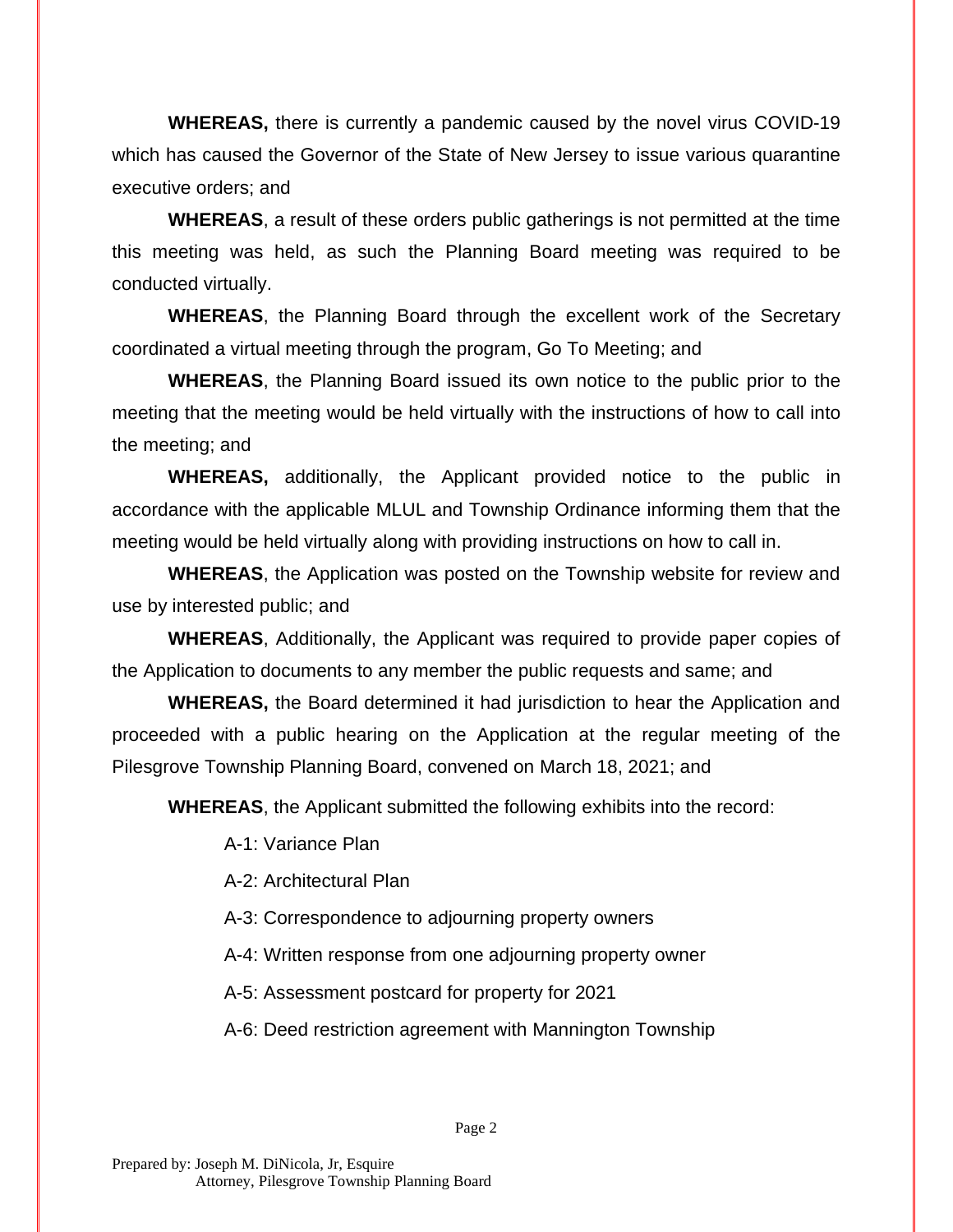**WHEREAS**, no member of the Public spoke in favor or against the application; and

**WHEREAS**, the Board heard testimony from Joseph Cliver project manager for the Applicant and representations made by Jeffrey M. Brennan, Esquire, attorney for the Applicant; and

**WHEREAS**, after hearing the above testimony, public comment and representations, the Board made the following findings of fact:

- 1. The Property is in an RR Restricted Residential Zoning District as designated on the Township Zoning Map.
- 2. The Property is located at the northeast corner of the intersection of Mannington-Yorktown Road and Pierson Road.
- 3. The Property includes Block 74, Lot 13 in Pilesgrove Township and Block 10, Lot 1 in Mannington Township, with a lot area of 55, 081 SF or approximately 1.26 acres.
- 4. The Property is presently vacant and partially wooded and contains freshwater wetlands.
- 5. The Applicant proposes to construct a single-family dwelling.
- 6. The dwelling will be approximately 1270 sq. ft., 3 bedrooms, two and half baths and two stories.
- 7. The property will be served with a well and septic.
- 8. The property is located in both Pilesgrove and Mannington Township.
- 9. The Applicant and Mannington Township entered into an agreement that, in part, as along as no structure was constructed in the Mannington Township portion of the property no zoning permits would be required by Mannington Township and all Mannington Township property could be utilized for bulk requirements for Pilesgrove Township zoning review.
- 10.Including the Mannington Township portion of the property, the existing lot area of 1.26 acres is less then the required lot area of 2.0 acres; and the existing lot depth is less than the required lot depth of 300 feet.
- 11.Additionally, there is a driveway encroachment with the adjacent property owner.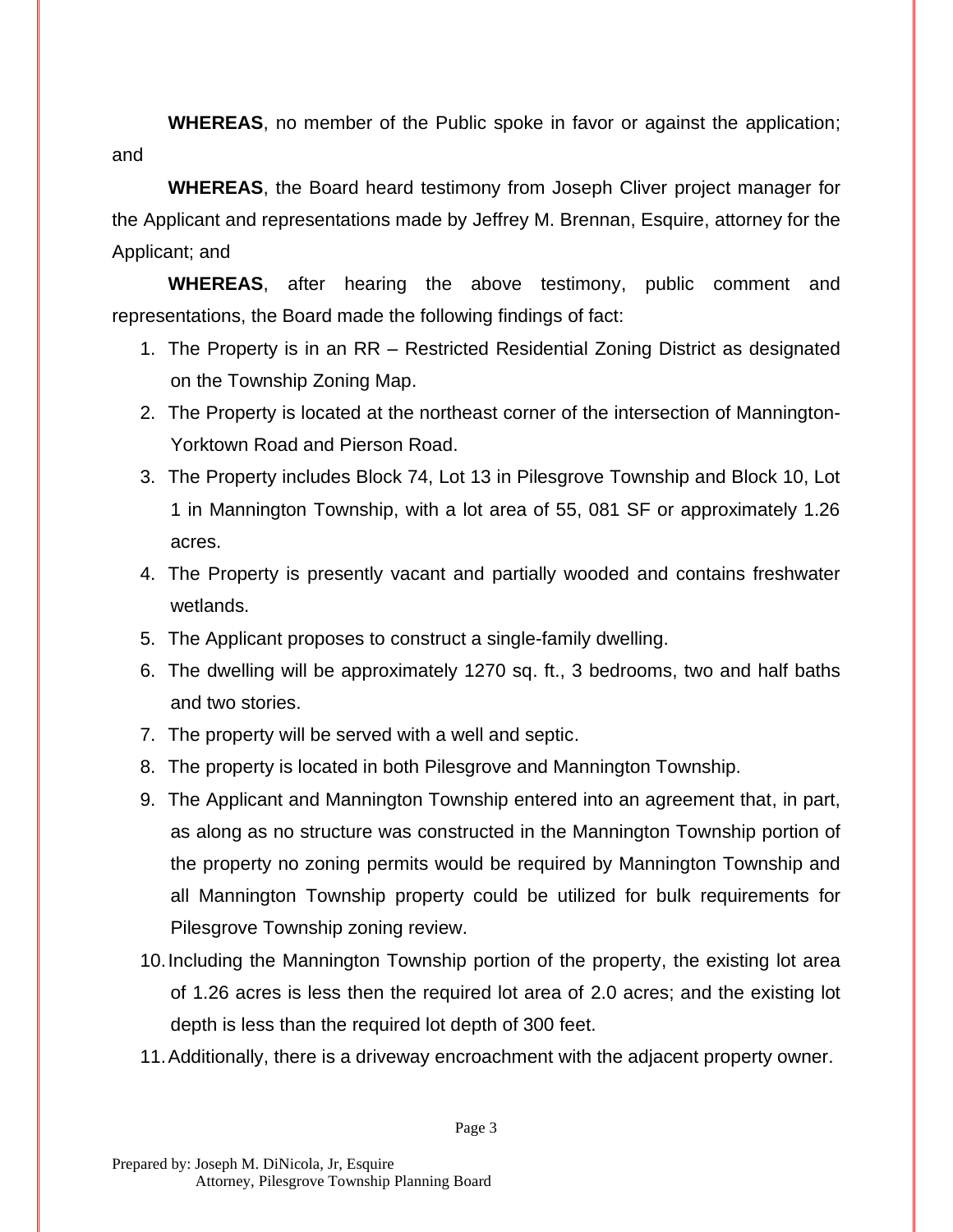- 12.The Applicant attempted to purchase adjacent property to make the concerned property conform, however there was no interest by the adjourning property owners to sell any portion of their property.
- 13.One property owner offered to purchase the Applicant's property but only for \$10,000.00, which is substantially undervalued for the property.
- 14.As such the Applicant requires a Bulk Variance for the pre-existing nonconforming conditions of lot area, lot depth and the driveway encroachment.
- 15.As it relates to the variance requested, the Applicant testified to the following positive and negative criteria:
	- Positive: The purpose of the MLUL would be advanced by this deviation from the zoning ordinance and the benefits from this deviation outweigh any detriment to the public good.
	- Negative: The granting of the variances would not be a detriment to the public good and would not substantially impair the intent of the zoning ordinance
- 16.The Board next reviewed the Engineer's Letter. The Applicant agreed to comply with all comments and requirements contained in the Letter, subject to the Board Engineer's approval.

**BE IT THEREFORE RESOLVED** on this \_\_\_\_\_ day of \_\_\_\_\_\_\_\_\_\_\_\_\_, 2021 by the Pilesgrove Township Planning Board, the Bulk Variances and waivers requested as further depicted on the Plan submitted are granted, and are subject to the following conditions:

1. The elimination of the said driveway encroachment or an easement agreement which shall be approved by the Board Solicitor and Engineer.

2. All comments and requirements contained in the Engineer's Letter subject to the Board Engineer's approval.

3. Payment of any and all required fees which are due or may become due to the Township within seven (7) day notice thereof, including but not limited to, settlement of any outstanding review escrow accounts.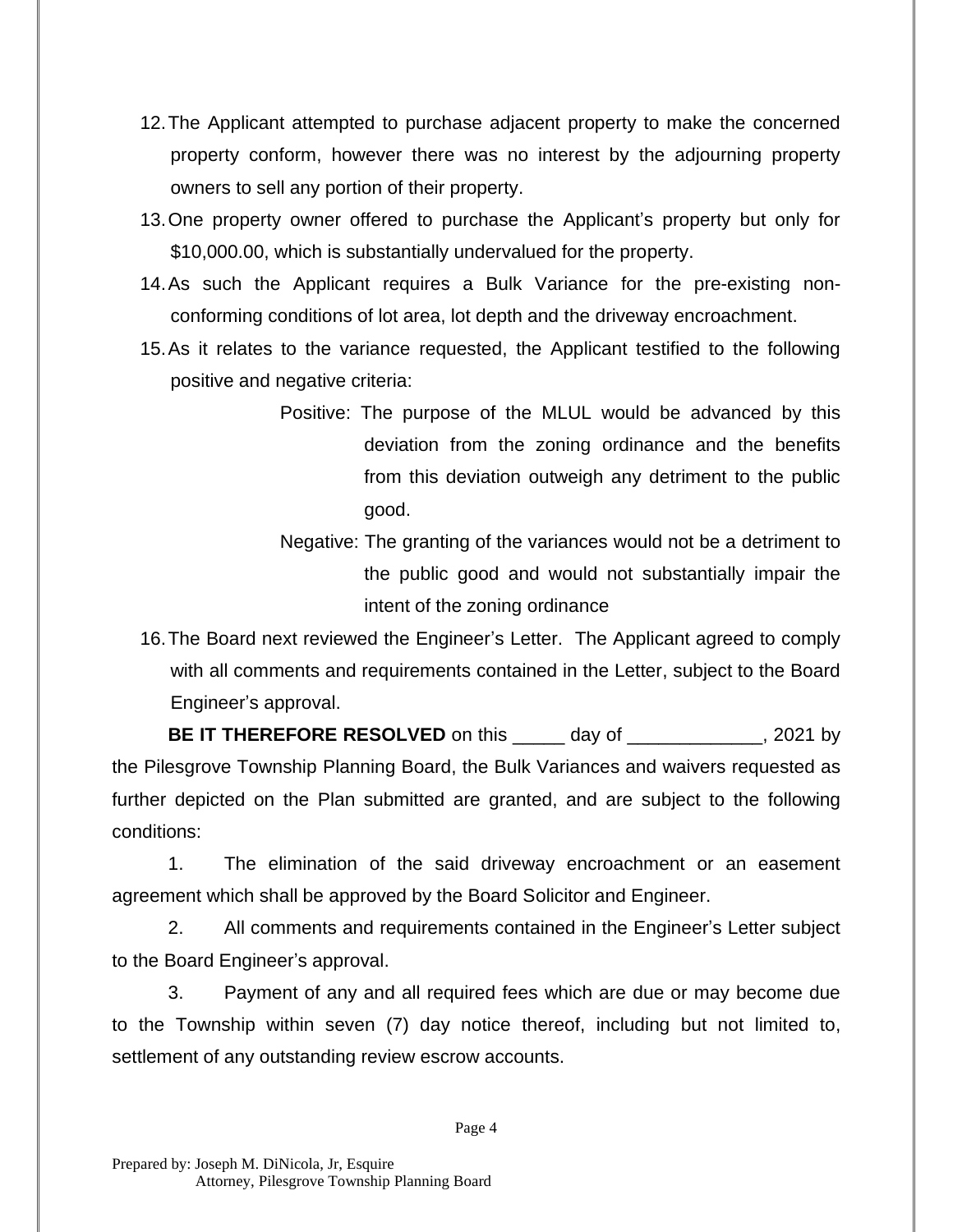4. Obtaining any and all other approvals for the proposed revisions that may be required by any governmental/regulatory body including, but not limited to, the New Jersey Department of Environmental Protection pursuant to the Freshwater Wetlands Act, the Salem County Planning Board and/or the Salem County Soil Conservation District, New Jersey Department of Transportation, etc. Applicant's engineer shall certify that said approvals have been received.

**BE IT FURTHER RESOLVED**, that in the event the above conditions are not satisfied within two (2) years from the date of the grant of approval, the relief granted herein shall be denied retroactively to said approval date.

**BE IT FINALLY RESOLVED** that the Applicant is hereby placed on notice that:

1. If he or his successors intend or desire to engage in a regulated activity upon the Property as defined in N.J.S.A. 13:9B-3; and, if required, a Freshwater Wetlands Permit or exemption therefrom must be obtained.

2. In the event the development requires the disturbance of more than 5,000 square feet of Property, approval of a plan for soil erosion and sediment control may be required from the Salem County Soil Conservation District; and if so, no Certificate of Occupancy will issue until the plan is implemented.

3. Applicant shall comply with all representations made during the course of the hearing and in all filed documents.

4. Applicant shall indemnify and hold the Board harmless from any claim of any kind which may be made as a result of any deficiency in the Application, including any challenges to the notice requirements of the MLUL and Township Ordinance.

5. During construction, Applicant shall correct any condition causing erosion or any other deleterious effect upon the community within three (3) days notice, or any lesser time deemed required, from or by the Township Engineer.